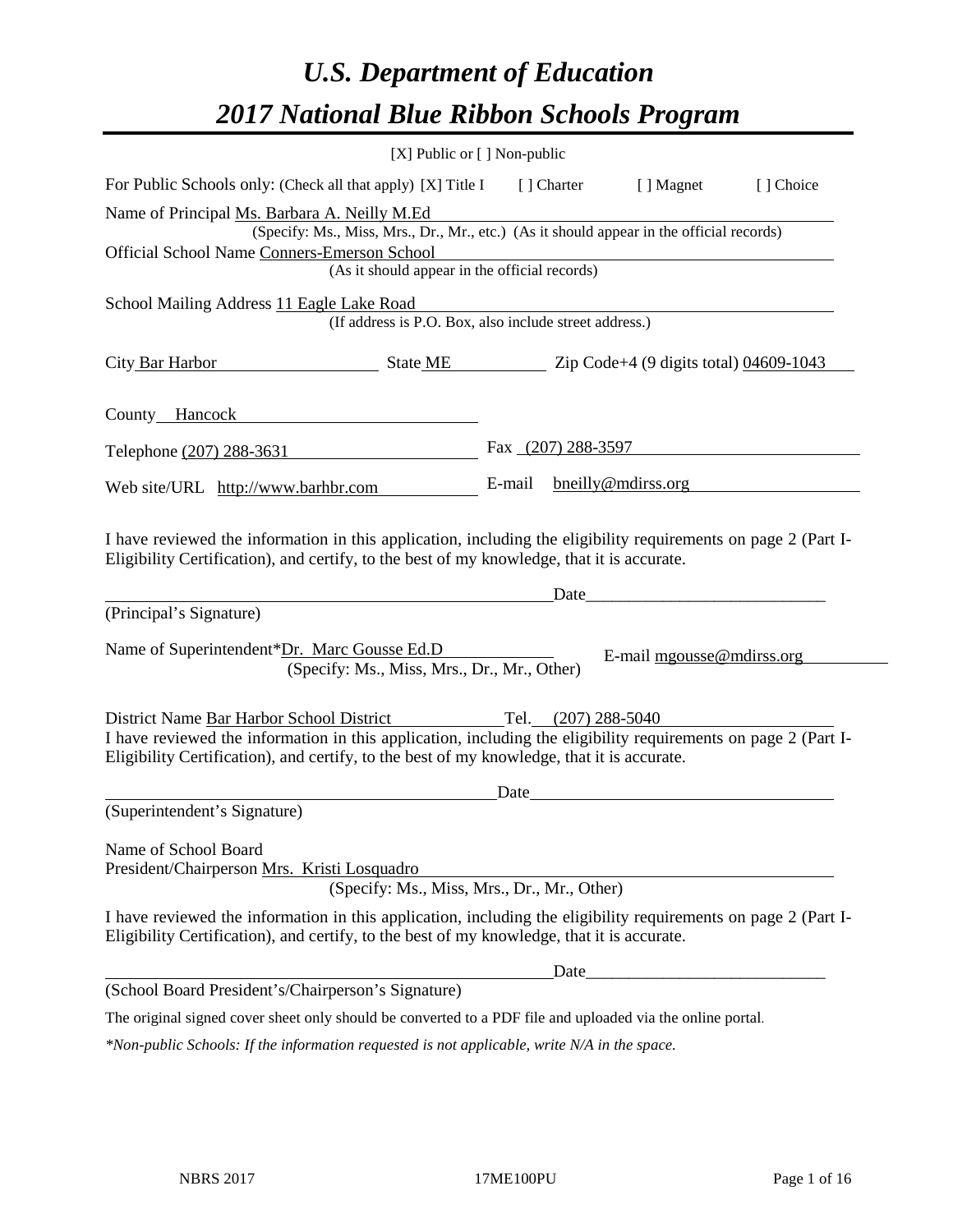The signatures on the first page of this application (cover page) certify that each of the statements below, concerning the school's eligibility and compliance with U.S. Department of Education and National Blue Ribbon Schools requirements, are true and correct.

- 1. The school configuration includes one or more of grades K-12. (Schools on the same campus with one principal, even a K-12 school, must apply as an entire school.)
- 2. All nominated public schools must meet the state's performance targets in reading (or English language arts) and mathematics and other academic indicators (i.e., attendance rate and graduation rate), for the all students group and all subgroups, including having participation rates of at least 95 percent using the most recent accountability results available for nomination.
- 3. To meet final eligibility, all nominated public schools must be certified by states prior to September 2017 in order to meet all eligibility requirements. Any status appeals must be resolved at least two weeks before the awards ceremony for the school to receive the award.
- 4. If the school includes grades 7 or higher, the school must have foreign language as a part of its curriculum.
- 5. The school has been in existence for five full years, that is, from at least September 2011 and each tested grade must have been part of the school for the past three years.
- 6. The nominated school has not received the National Blue Ribbon Schools award in the past five years: 2012, 2013, 2014, 2015, or 2016.
- 7. The nominated school has no history of testing irregularities, nor have charges of irregularities been brought against the school at the time of nomination. The U.S. Department of Education reserves the right to disqualify a school's application and/or rescind a school's award if irregularities are later discovered and proven by the state.
- 8. The nominated school has not been identified by the state as "persistently dangerous" within the last two years.
- 9. The nominated school or district is not refusing Office of Civil Rights (OCR) access to information necessary to investigate a civil rights complaint or to conduct a district-wide compliance review.
- 10. The OCR has not issued a violation letter of findings to the school district concluding that the nominated school or the district as a whole has violated one or more of the civil rights statutes. A violation letter of findings will not be considered outstanding if OCR has accepted a corrective action plan from the district to remedy the violation.
- 11. The U.S. Department of Justice does not have a pending suit alleging that the nominated school or the school district as a whole has violated one or more of the civil rights statutes or the Constitution's equal protection clause.
- 12. There are no findings of violations of the Individuals with Disabilities Education Act in a U.S. Department of Education monitoring report that apply to the school or school district in question; or if there are such findings, the state or district has corrected, or agreed to correct, the findings.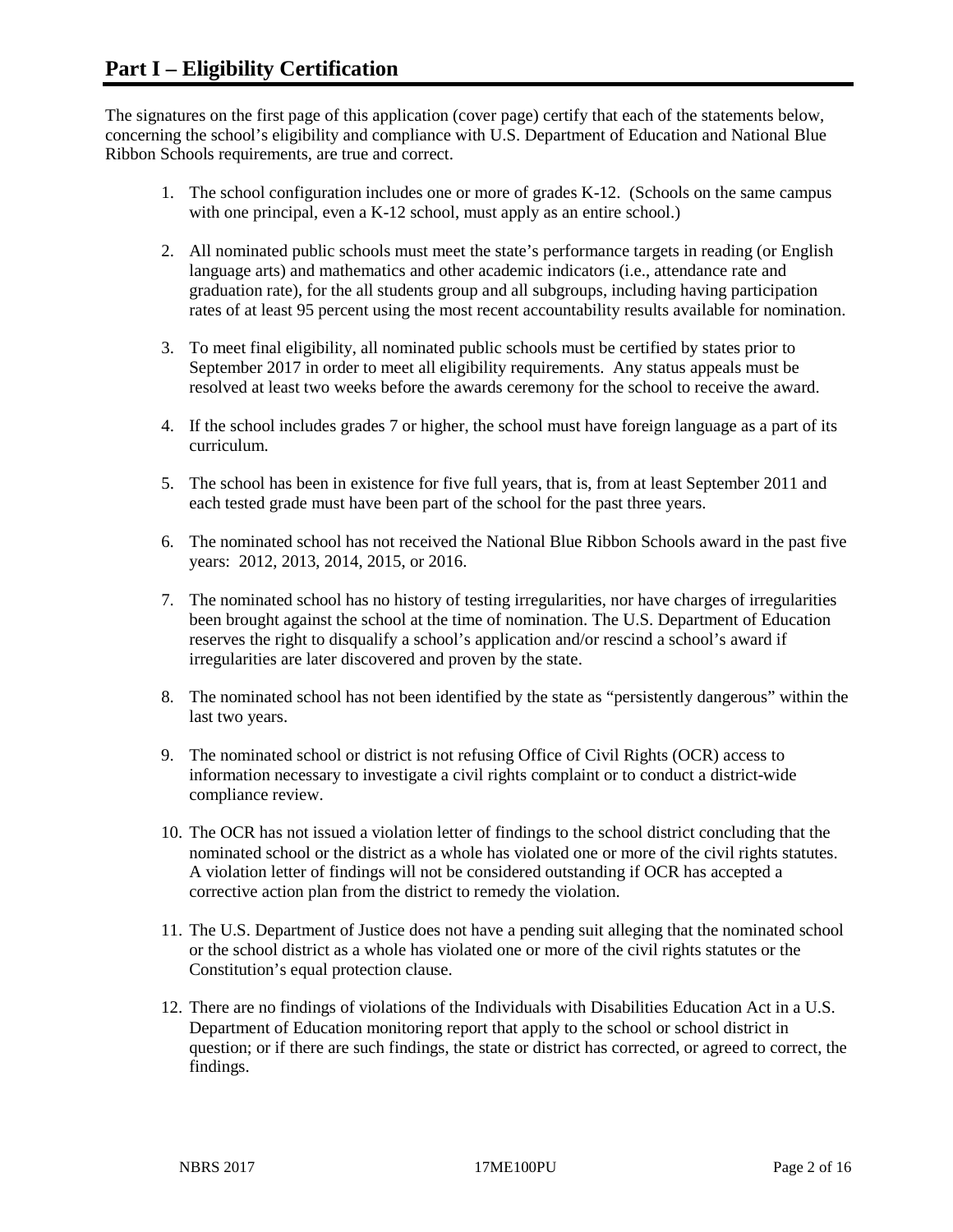#### **Data should be provided for the most recent school year (2016-2017) unless otherwise stated.**

#### **DISTRICT**

1. Number of schools in the district  $8$  Elementary schools (includes K-8) (per district designation): 0 Middle/Junior high schools 1 High schools 0 K-12 schools

9 TOTAL

**SCHOOL** (To be completed by all schools)

- 2. Category that best describes the area where the school is located:
	- [] Urban or large central city [ ] Suburban with characteristics typical of an urban area [ ] Suburban [X] Small city or town in a rural area [ ] Rural
- 3. Number of students as of October 1, 2016 enrolled at each grade level or its equivalent in applying school:

| Grade                           | # of         | # of Females | <b>Grade Total</b> |
|---------------------------------|--------------|--------------|--------------------|
|                                 | <b>Males</b> |              |                    |
| <b>PreK</b>                     | 0            | $\theta$     | 0                  |
| $\mathbf K$                     | 20           | 22           | 42                 |
| $\mathbf{1}$                    | $20\,$       | 21           | 41                 |
| $\overline{2}$                  | 8            | 29           | 37                 |
| 3                               | 20           | 12           | 32                 |
| 4                               | 19           | 22           | 41                 |
| 5                               | 21           | 20           | 41                 |
| 6                               | 25           | 23           | 48                 |
| 7                               | 22           | 24           | 46                 |
| 8                               | 26           | 22           | 48                 |
| 9                               | 0            | $\theta$     | 0                  |
| 10                              | 0            | 0            | 0                  |
| 11                              | 0            | 0            | 0                  |
| 12 or higher                    | 0            | 0            | 0                  |
| <b>Total</b><br><b>Students</b> | 181          | 195          | 376                |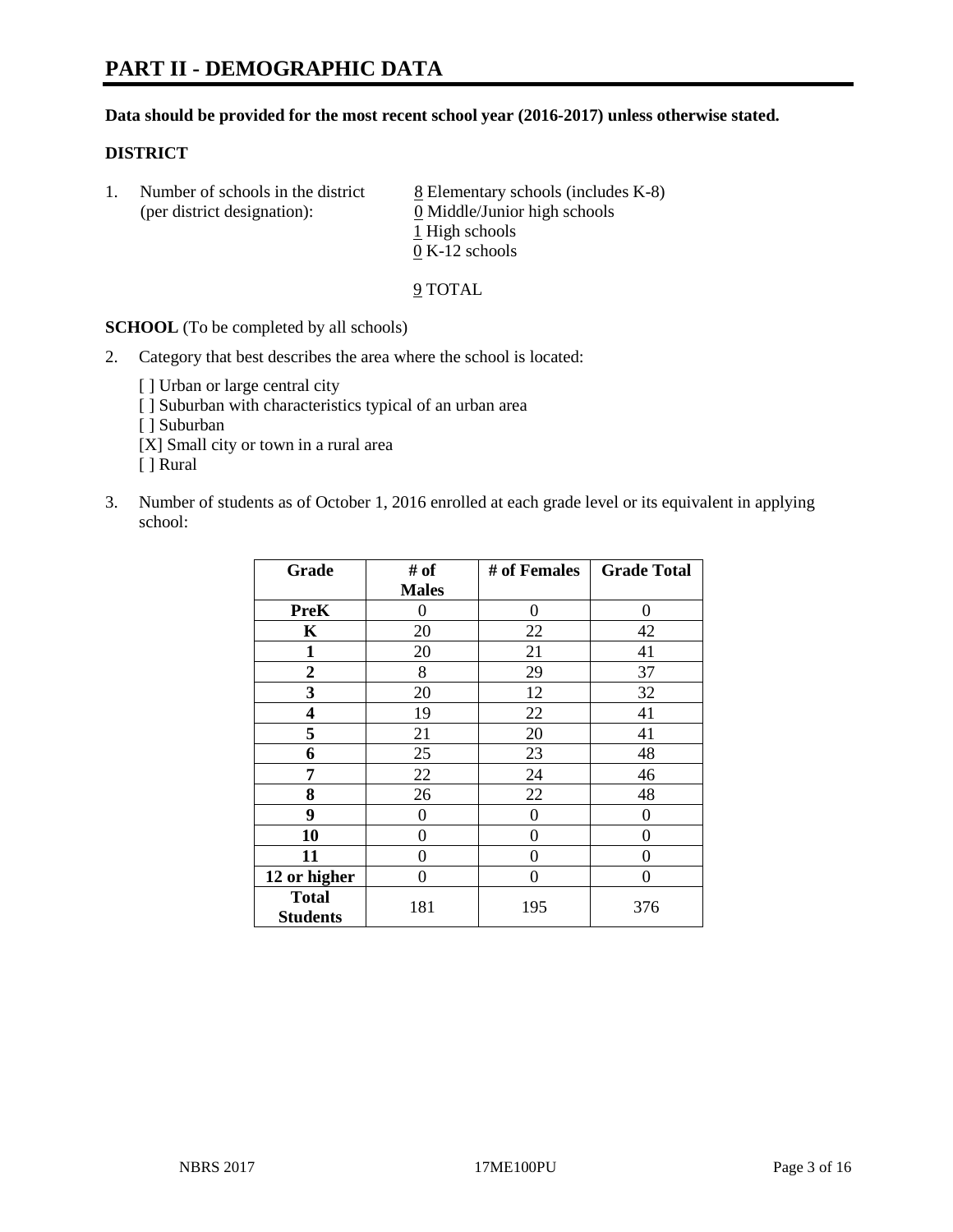4. Racial/ethnic composition of  $1\%$  American Indian or Alaska Native the school: 5 % Asian

 % Black or African American % Hispanic or Latino % Native Hawaiian or Other Pacific Islander 86 % White % Two or more races **100 % Total**

(Only these seven standard categories should be used to report the racial/ethnic composition of your school. The Final Guidance on Maintaining, Collecting, and Reporting Racial and Ethnic Data to the U.S. Department of Education published in the October 19, 2007 *Federal Register* provides definitions for each of the seven categories.)

5. Student turnover, or mobility rate, during the 2015 – 2016 school year: 8%

This rate should be calculated using the grid below. The answer to (6) is the mobility rate.

| <b>Steps For Determining Mobility Rate</b>         | Answer |  |
|----------------------------------------------------|--------|--|
| (1) Number of students who transferred to          |        |  |
| the school after October 1, 2015 until the         | 18     |  |
| end of the 2015-2016 school year                   |        |  |
| (2) Number of students who transferred             |        |  |
| <i>from</i> the school after October 1, 2015 until | 10     |  |
| the end of the 2015-2016 school year               |        |  |
| (3) Total of all transferred students [sum of      | 28     |  |
| rows $(1)$ and $(2)$ ]                             |        |  |
| (4) Total number of students in the school as      | 366    |  |
| of October 1, 2015                                 |        |  |
| (5) Total transferred students in row (3)          | 0.077  |  |
| divided by total students in row (4)               |        |  |
| $(6)$ Amount in row $(5)$ multiplied by 100        | 8      |  |

6. English Language Learners (ELL) in the school:  $1\%$ 

4 Total number ELL

Specify each non-English language represented in the school (separate languages by commas): Spanish, Russian

- 7. Students eligible for free/reduced-priced meals: 19 % Total number students who qualify:  $\frac{70}{2}$
- 8. Students receiving special education services: 19 %

70 Total number of students served

Indicate below the number of students with disabilities according to conditions designated in the Individuals with Disabilities Education Act. Do not add additional conditions. It is possible that students may be classified in more than one condition.

| 3 Autism                           | 0 Orthopedic Impairment                 |
|------------------------------------|-----------------------------------------|
| 1 Deafness                         | 24 Other Health Impaired                |
| 0 Deaf-Blindness                   | 28 Specific Learning Disability         |
| 0 Emotional Disturbance            | 12 Speech or Language Impairment        |
| $\underline{0}$ Hearing Impairment | 0 Traumatic Brain Injury                |
| 1 Mental Retardation               | 0 Visual Impairment Including Blindness |
| $1$ Multiple Disabilities          | <b>0</b> Developmentally Delayed        |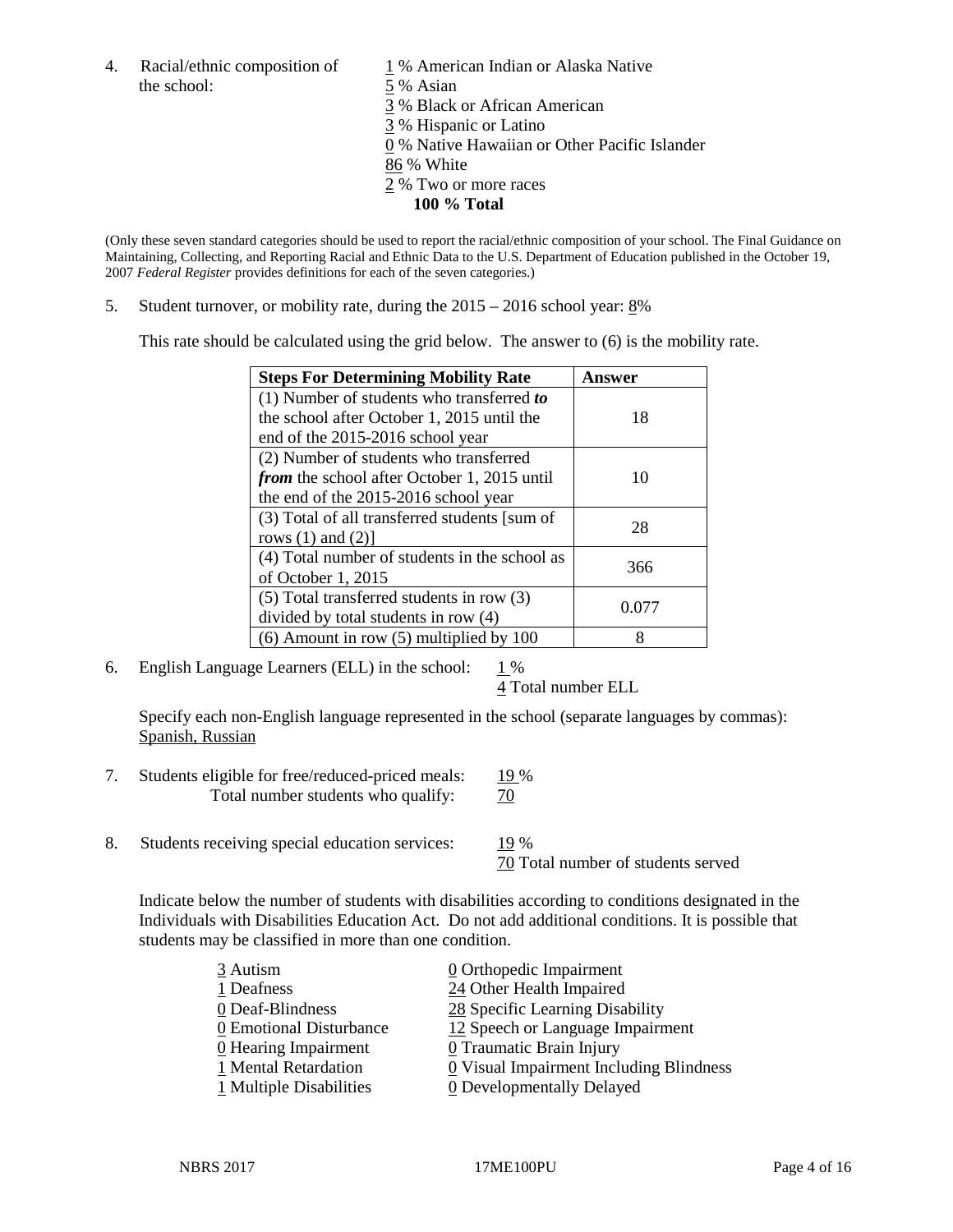- 9. Number of years the principal has been in her/his position at this school: 25
- 10. Use Full-Time Equivalents (FTEs), rounded to nearest whole numeral, to indicate the number of school staff in each of the categories below:

|                                        | <b>Number of Staff</b>      |
|----------------------------------------|-----------------------------|
| Administrators                         |                             |
| Classroom teachers including those     |                             |
| teaching high school specialty         | 25                          |
| subjects                               |                             |
| Resource teachers/specialists/coaches  |                             |
| e.g., reading, math, science, special  | 26                          |
| education, enrichment, technology,     |                             |
| art, music, physical education, etc.   |                             |
| Paraprofessionals under the            |                             |
| supervision of a licensed professional | 17                          |
| supporting single, group, or classroom |                             |
| students.                              |                             |
| Student support personnel              |                             |
| e.g., guidance counselors, behavior    |                             |
| interventionists, mental/physical      |                             |
| health service providers,              | $\mathcal{D}_{\mathcal{L}}$ |
| psychologists, family engagement       |                             |
| liaisons, career/college attainment    |                             |
| coaches, etc.                          |                             |

- 11. Average student-classroom teacher ratio, that is, the number of students in the school divided by the FTE of classroom teachers, e.g.,  $22:1$  15:1
- 12. Show daily student attendance rates. Only high schools need to supply yearly graduation rates.

| <b>Required Information</b> | 2015-2016 | 2014-2015 | 2013-2014 | 2012-2013 |     |
|-----------------------------|-----------|-----------|-----------|-----------|-----|
| Daily student attendance    | 95%       | 95%       | 95%       | 94%       | 95% |
| High school graduation rate | 0%        | 0%        | 0%        | 9%        | 0%  |

#### 13. **For high schools only, that is, schools ending in grade 12 or higher.**

Show percentages to indicate the post-secondary status of students who graduated in Spring 2016.

| <b>Post-Secondary Status</b>                  |    |
|-----------------------------------------------|----|
| Graduating class size                         |    |
| Enrolled in a 4-year college or university    | 0% |
| Enrolled in a community college               | 0% |
| Enrolled in career/technical training program | 0% |
| Found employment                              | 0% |
| Joined the military or other public service   | 0% |
| Other                                         | በ% |

14. Indicate whether your school has previously received a National Blue Ribbon Schools award. Yes X No

If yes, select the year in which your school received the award. 2004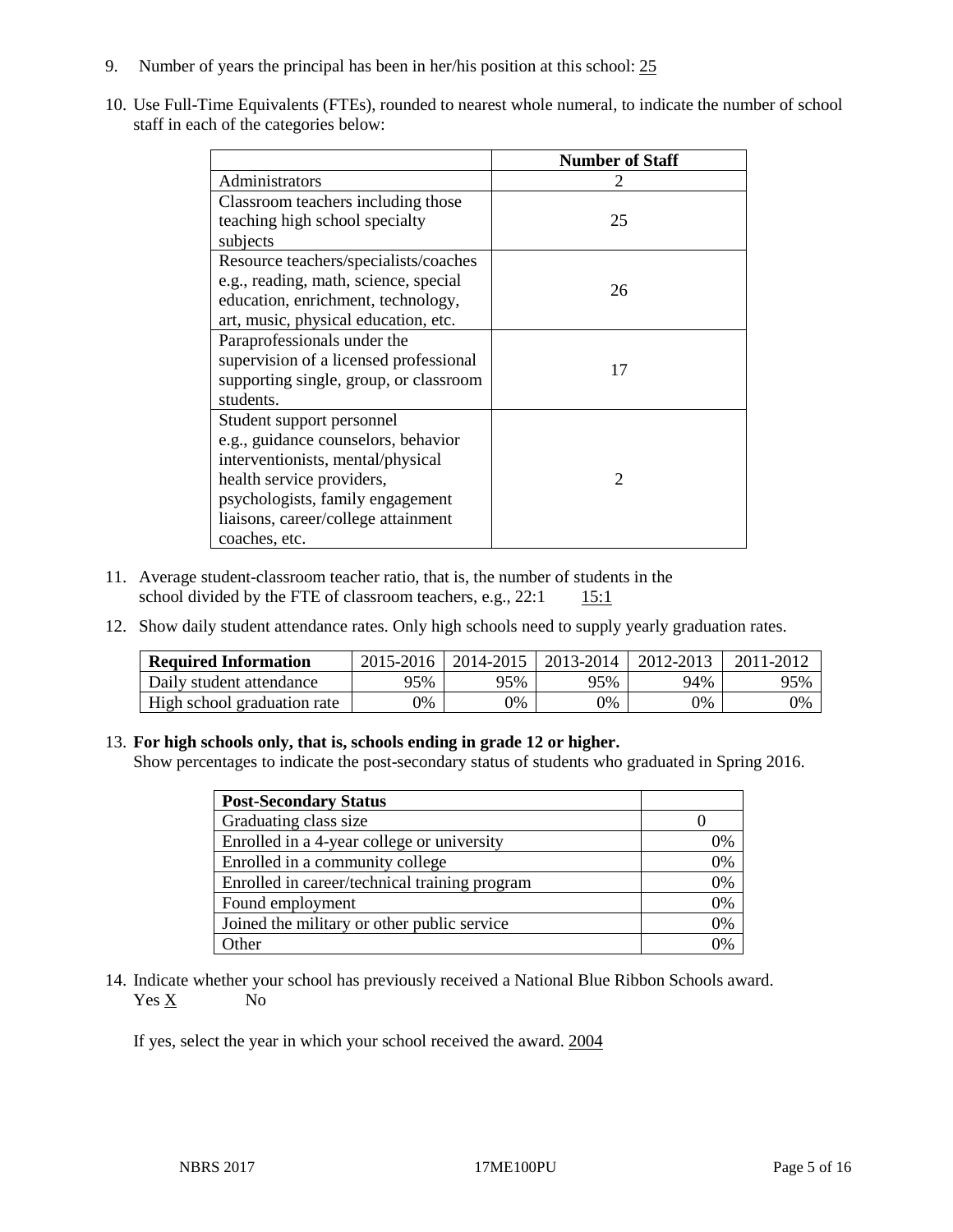15. In a couple of sentences, provide the school's mission or vision statement.

CES develops life-long learners by emphasizing academic excellence, meaningful and exciting learning activities, and promotion of global awareness, personal and social responsibility, problem-solving, risktaking, cooperation and compassion.

16. **For public schools only**, if the school is a magnet, charter, or choice school, explain how students are chosen to attend.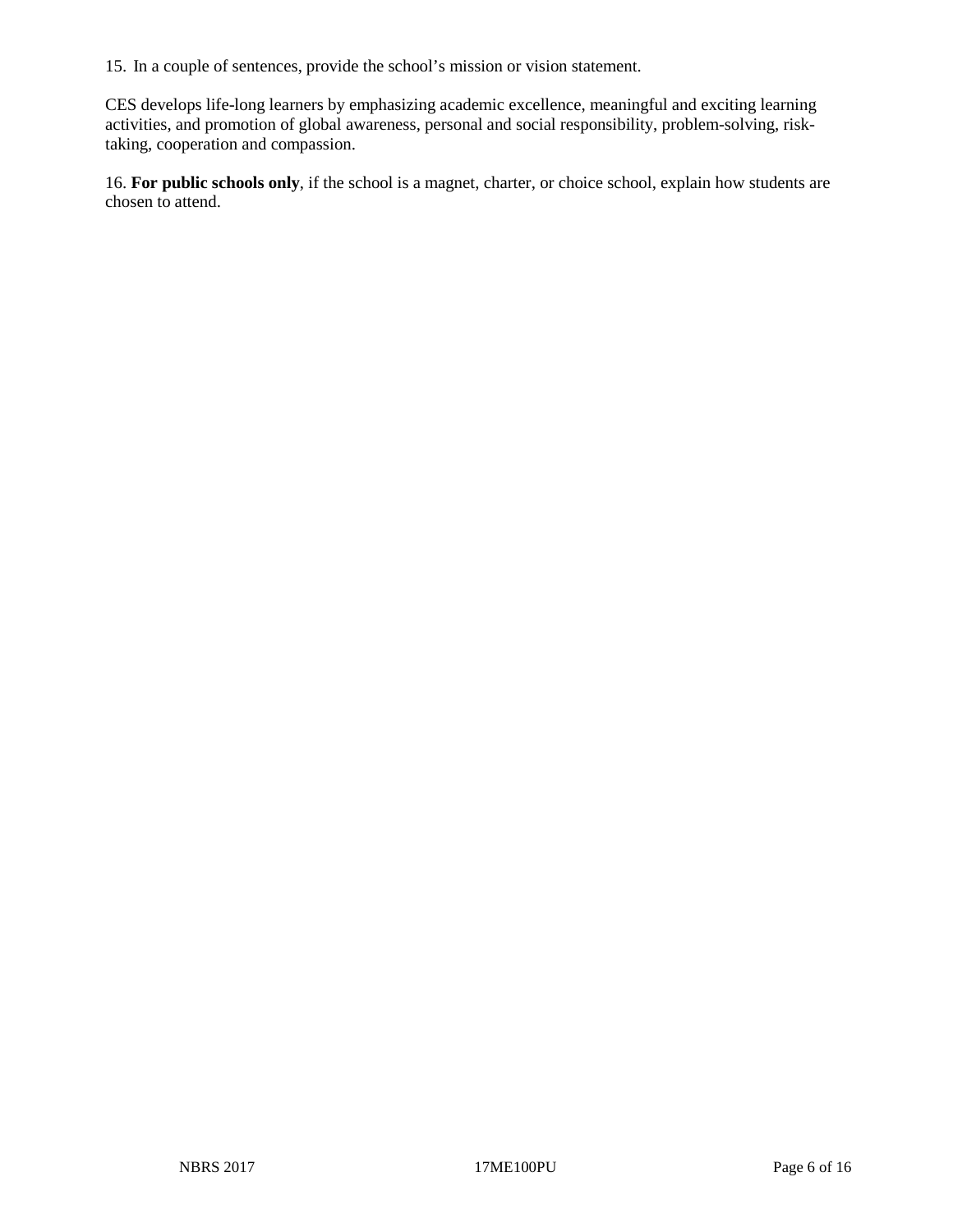# **PART III – SUMMARY**

The Conners-Emerson School (CES) is located in the town of Bar Harbor, on Mount Desert Island off the coast of Maine. The year-round population of 5,000 swells to 20,000 during the summer. Bar Harbor is home to two world renowned science labs, the Jackson Laboratory, noted for its genetic research and the Mount Desert Island Biological Lab, a biomedical marine lab studying regeneration of cells. The town also has The College of the Atlantic, a liberal arts college of human ecology and the Abbe Museum, the only Smithsonian affiliate in Maine, which centers on Native American history, culture, art and archaeology. In addition, Acadia National Park borders our town, bringing over two million visitors annually to our island.

The local economy is primarily based on the tourist and fishing industries, which employs the majority of parents as skilled or semi-skilled workers. Parents are also employed as professionals in the fields of education, health care and scientific research. Distinct cultural differences stem from the wide range of socio-economic backgrounds and family traditions that exist on the island.

With an enrollment of 376 students in grades K-8, CES has a somewhat diverse student body. Although the ethnic majority is white, 14% of our students who share different ethnic backgrounds. We have students who are bilingual and trilingual representing a variety of countries and cultures. Those countries' celebrations and traditions are shared in the classrooms and school throughout the year. One in five of our students' qualifies for free and reduced lunch status. In addition, 19% of our students receive special education services, with 14 % of our students identified for Gifted and Talented programs.

Our reputation for a dedicated and hardworking staff is well known, with fifty-four percent of our faculty who have advanced degrees or, are certified as Master Level Teachers. Throughout the years, we have often been sought after for collaboration with innovative grants, such as the National Science Foundation's Beacon Grant and the Maine Learning Technology Initiative (MLTI). In addition, we work closely with the University of Maine and the College of the Atlantic with pre-service teachers.

Since being named a 2004 Blue Ribbon School, our teachers have been working on deepening and expanding standards based teaching and learning. This has brought new rigor and challenge to our students in all academic subjects and specials area. We have continued with our pursuit of excellence. During the last five years, we have been awarded several grants including working with Dr. Ross Greene on Collaborative Problem Solving and the Perloff Foundation in the area of STEM education. Our teachers continue to attend and present at local, regional and national conferences, including presenting at the International Literacy Association Conference in 2015.

Our students consistently are recognized at the state and national level for their academic and performing arts achievements. In the past year, our Jazz Band was first in the state of Maine, our Math Team was 4th in the state, our Robotics Team placed 1st in programming in regionals and 1st for Teamwork at states. Nationally we have students recognized in Scholastic Writing and the American Math Competition.

We have expanded our academic and co-curricular offerings to meet the needs and interests of all of our students, giving them the options of taking advanced classes such as: geometry and AP French, as well as co-curricular offerings in the performing arts and athletics. Currently, 98% of our 5-8 graders participate in after school activities. From Destination Imagination to the Outdoors club, students are involved in our school.

As a school, we continue to challenge our thinking by looking at different ways in which to engage students through expeditionary and service learning units of study. Currently our seventh grade is working on an expeditionary learning unit (interdisciplinary and place-based), which will be exploring the effects of climate change on Mount Desert Island.

Our teachers are committed to the social, emotional and academic well-being of each student. We work as a team to ensure that each students' needs are being met, they are being appropriately challenged and supports are in place to foster success. Teachers work hard to design lessons, activities, units and assessments that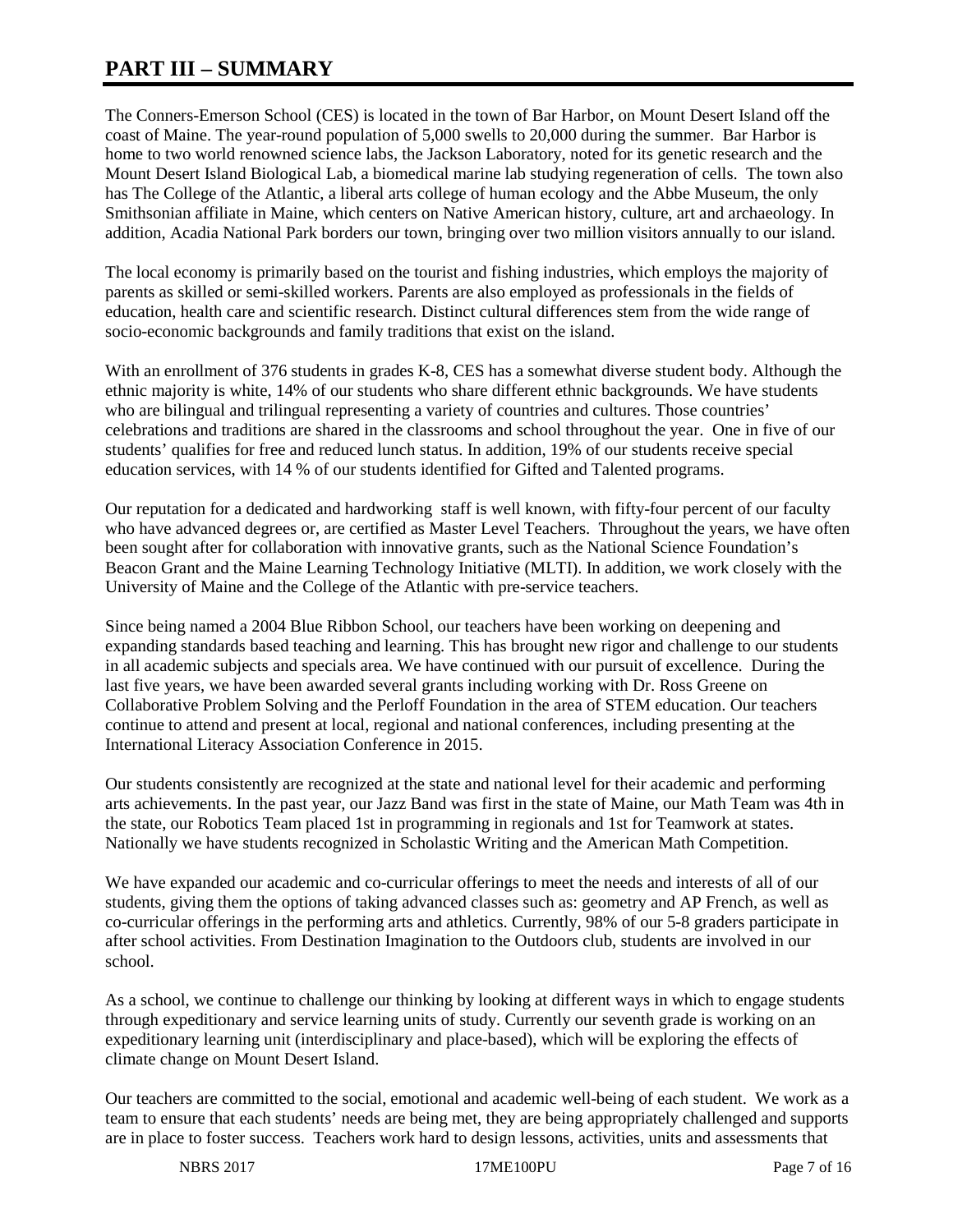are standards-based, collaborative in nature and engaging, incorporating a variety of learning styles and integrated higher order thinking skills. Teachers have opportunities to participate in professional development in all content areas/grade spans as well as meeting with peers during teacher professional days, Professional Learning Community (PLC) time and team meetings. Our district and teachers are focusing teacher improvement plans/recertification around the ten elements of Effective Instruction and how, when woven into their craft, improve upon student achievement.

Historically, our mission has been and continues to be to have students leave the Conners-Emerson School as independent learners, confident in their abilities to participate in the wider communities in which they live. We have accomplished this through fostering a positive school culture and creating a sense of connectedness to the school community for all students.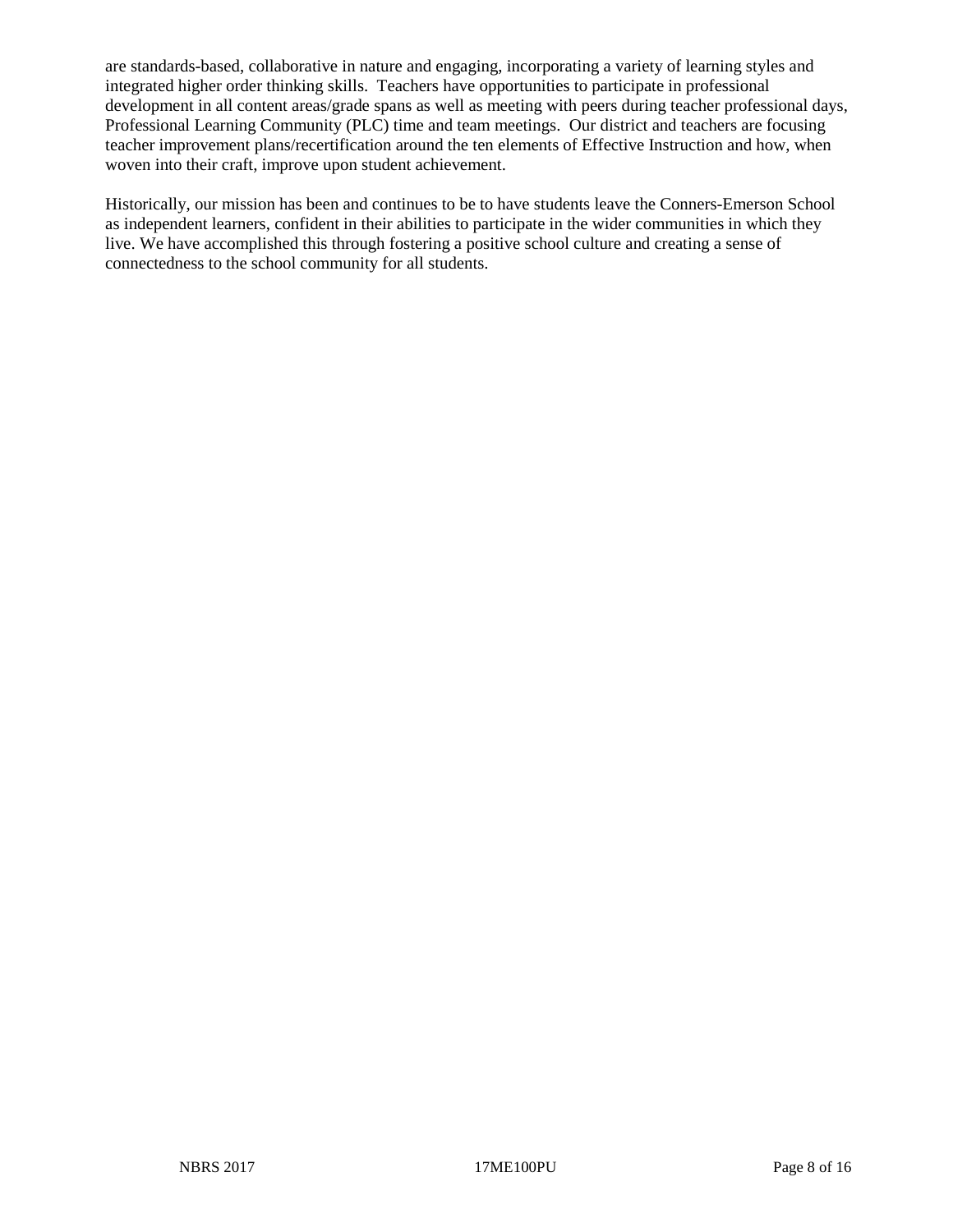## **1. Core Curriculum:**

The Conners Emerson School, along with all other schools in the MDI Regional School System, has adopted the Common Core State Standards (CCSS) for Math and ELA, identifying Foundation, Focus and Graduation Standards from the CCSS for Math and ELA and the CCSS Literacy Anchor Standards for Science, Social Studies and Technical Subjects.

Our lower elementary teachers focus on developing each student's sense of wonder, imagination, observation and listening skills: assisting students to develop good learning habits and routine: and coaching students to become productive members of the school and classroom community. Students in the upper elementary grades and middle school actively build on foundational skills and content in the areas of reading, writing and math and engage in a purposeful scope and sequence in the areas of science and social studies.

K-2 reading instruction is divided equally between developing foundational skills in reading (print concepts, phonological awareness, phonics and word recognition, fluency) and strengthening reading comprehension of fiction and nonfiction text. Teachers use research-based materials and approaches developed by Fountas and Pinnell and Wilson (Fundations). Reading instruction in the upper elementary grades and middle school include whole group, small group and individual reading of a wide range of fiction and nonfiction within the context of a reading workshop model.

All students in grades K-8 are actively engaged in using the Teachers College Writing Units of Study, a research-based writing workshop approach that introduces and reinforces opinion/argument, informative and narrative writing. Students use their writing skills to write restaurant reviews, write personal letters to authors, construct biographies on their heroes, as well as integrating writing into all other areas of the curriculum.

Math instruction is aligned with the CCSS and is based on four elements: developing conceptual understanding, strategies, fluency and multi-step problem solving. In grades K-4, teachers use the Stepping Stones program along with a math menu approach for differentiation and skills practice. Students in grades 5-8 use a curriculum based upon EngageNY and emphasize problem-solving and real world application.

Our school has adopted the Next Generation Science Standards that provide a framework of disciplinary core ideas, science and engineering practices and crosscutting concepts. We have established community partnerships with the Jackson Laboratory, the MDI Biological Laboratory, College of the Atlantic and Acadia National Park to further enhance our students' scientific experiences and learning. With a focus on Science-Technology-Engineering-Arts-Math (STEAM), we are able to enrich all other content areas such as collaborating with Art to create models of silicone chocolate molds constructed with the help of our 3-D printers and creating learning experience in step with the Climate to Thrive initiative on our island.

Our robust Social Studies curriculum focuses on both the immediate world around us and a more global outlook, providing learning experiences that will promote thoughtful, engaged participants in our democracy. In the lower elementary grades, teachers focus on community building and the importance of being a good citizen of the class, school and community. In the upper elementary grades, the focus is on the use of topics to understand and practice the skills needed for research and civic engagement. In middle school, the students focus on topics through the lenses of geography, economics, civics and government and history.

To encourage civic engagement, our teachers and students design and implement both Service Learning Projects and expeditionary, place-based units within the school and in collaboration with our community partnerships. These cross-curricular projects focus on creative problem solving along with essential student input on the project direction, research, modes of communication and end product of the units. Current and recent examples include an informative website for visitors to Bar Harbor created by third graders, the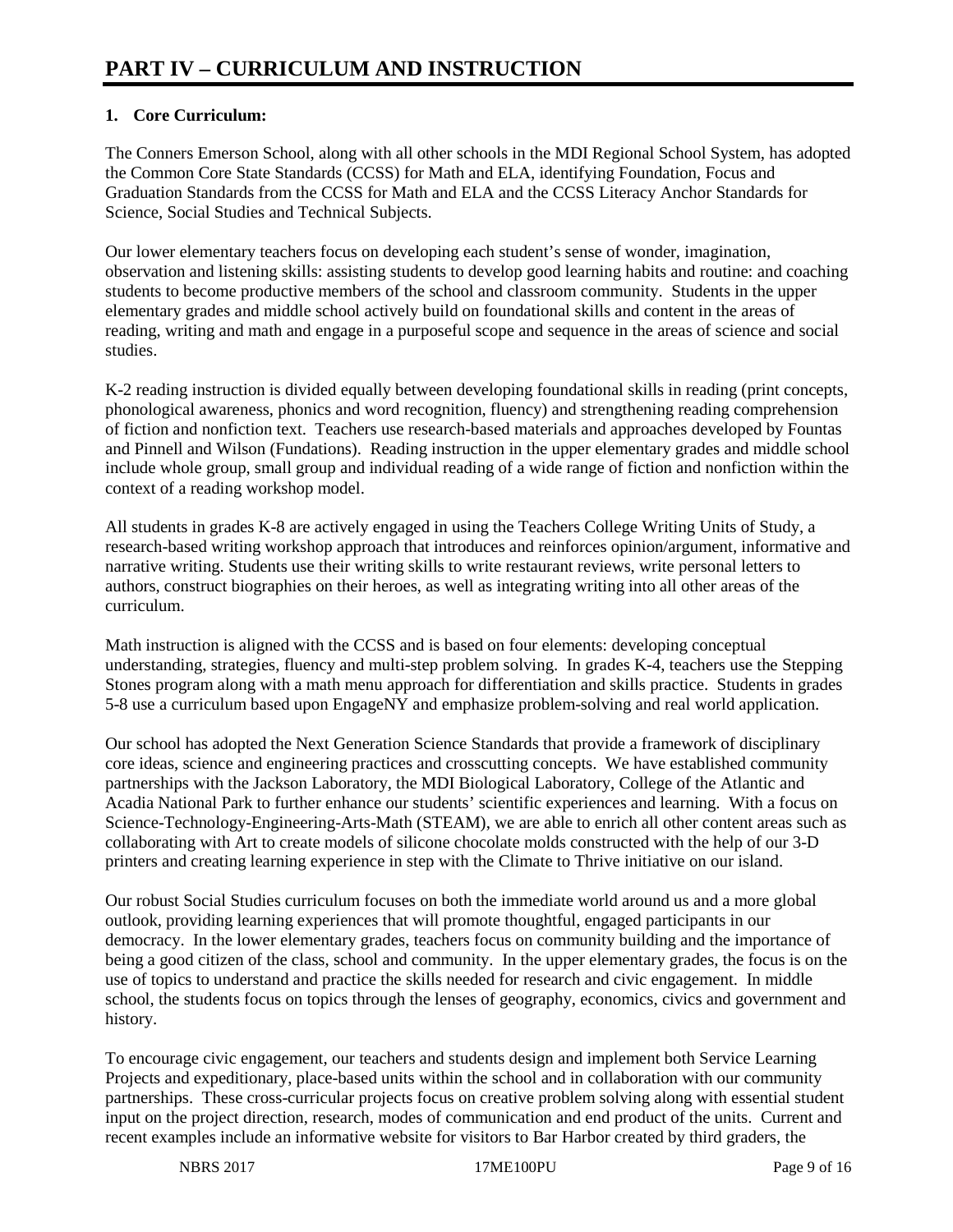seventh graders are participating in an expedition to learn about their carbon footprints along with the local Climate to Thrive Initiative, and a public service announcement for Acadia National Park about the importance of preserving the peregrine falcon nesting grounds using a QR code that was created by our Robotics Team.

### **2. Other Curriculum Areas:**

Students in grades K-8 have art class an average of 40 minutes/week over the course of three trimesters. Students explore different mediums from pottery to sketching while following a specific scope and sequence designed to foster creativity, art appreciation, artistic risk taking and technique.

General music classes are provided for students in grades K-6 for 40 minutes per week with the focus on understanding music and its many forms. All second graders learn to play the violin and have the opportunity to continue with that instrument or choice of other strings in our orchestras for grades 3-4 and 5- 8 (30 minute/week individual instrument sectionals and 40 minutes/week orchestra practice). Students in fourth grade and above can choose a band instrument and join the grade 4, 5-6 band or our 7-8 band (30 minute/week individual instrument sectionals and 1-2 40 minute band practices). These musical groups perform a minimum of twice a year for the school and greater community.

Students in our orchestra participate in a district String Festival at our local high school. Students are invited to learn new music, experience being a part of a larger ensemble and perform that evening for the community.

Students in grades 5-8 have the option of joining our chorus and/or the acapella group, the Round Table. Each group meets once a week for 40 minutes and performs for the school and community during school concerts, community events and school talent shows.

The school organizes an annual Music Festival Week that introduces students in grades 7 and 8 to various forms of music and performing. Examples of offerings from our 2017 festival include World Dance, Forming a Band and Introduction to the Steel Drums. The festival lasts 4-5 days for 3 hours in the afternoons, ending in a culminating assembly for the school and community.

Movement and physical education are an important part of our students' day. Our students learn and practice new skills according to the national standards for physical education, benefit from additional movement to help with fitness and focus, and also participate in structured team activities. All students in grades K-8 have two 40 minute/week PE classes per week.

Our full-time School Counselor works with K-5 students on learning and practicing social and emotional skills, e.g. how to be a good friend and community member; making healthy decisions. This class meets for an average of 40 minutes/week for the younger grades and by trimester for the upper elementary grades. The school counselor also arranges speakers for grades 6-8 on current and relevant topics, e.g. college readiness, social networking and civil rights.

Students in grades 5-8 participate in Health classes. These classes are designed to educate the students in making healthy choices about fitness, nutrition, personal hygiene and foster discussions about important issues facing our youth today such as drugs, alcohol, sexual education and mental health.

French instruction begins in third grade, meeting once a week for 40 minutes. Students in grades 5-8 meet twice a week for 40 minutes. Our world language curriculum is aligned with national standards and is designed to move students to the novice high level in the areas of interpersonal communication, writing, listening and reading.

Students meet in our computer labs/library space for a minimum of 40 minutes per week. Depending upon grade level and ability, students work on coding, online safety, keyboarding skills, project design with our 3- D printers, and collaborative projects with other content areas. Our librarian works with students in all grades on research skills, navigating the library and building a love for reading.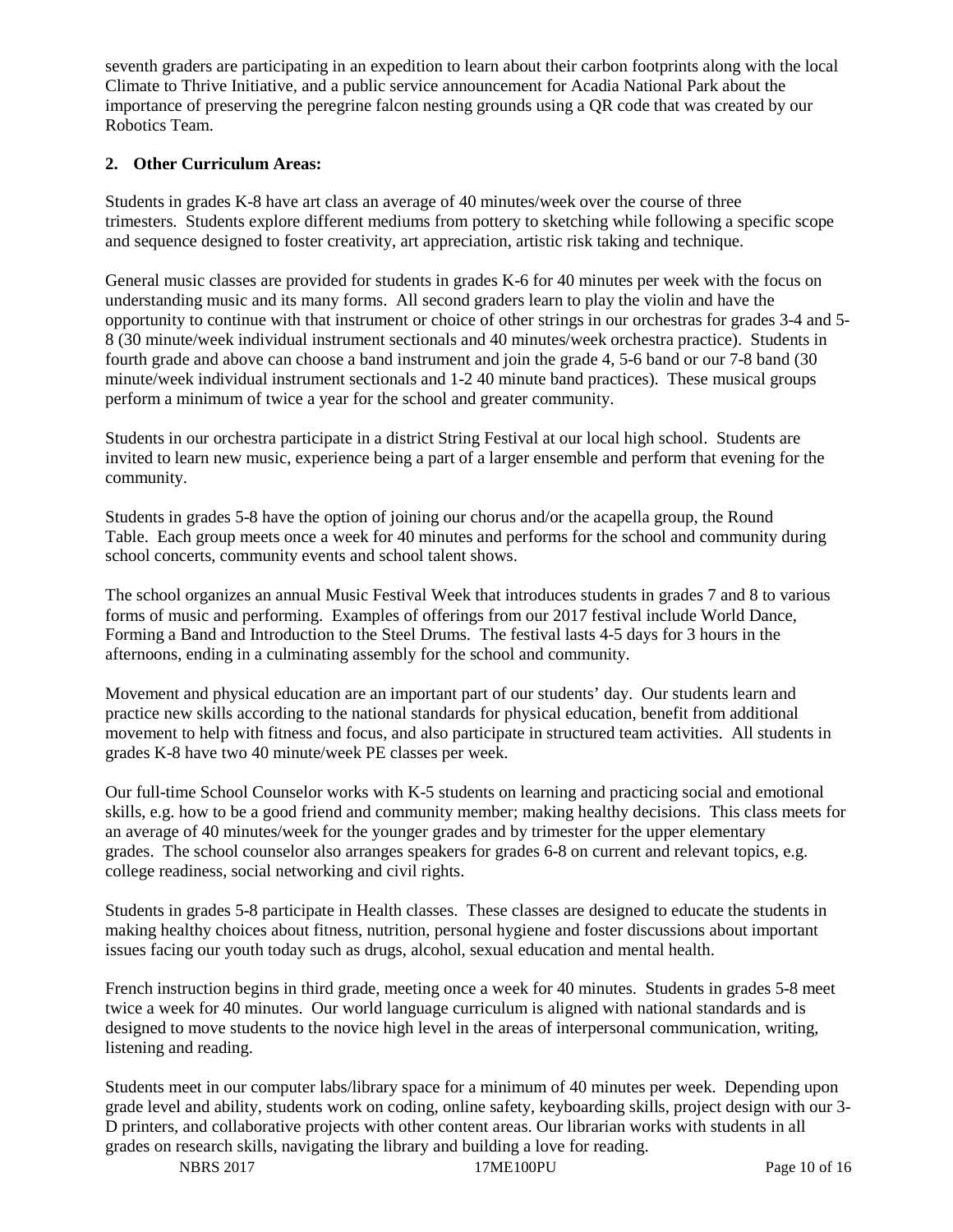Students in grades 5 and 6 have 1 to 1 iPads to use for their classwork. Students in grades 7 and 8 have 1 to 1 laptops supplied by the state through the MLTI program. Students in the younger grades have access to iPads, laptops and the computer lab.

There is a second grade Thinking Skills class that meets once/week for 40 minutes that focuses on thinking out of the box when problem solving, using imagination to develop solutions to problems and approaching problems with an open mind.

#### **3. Instructional Methods, Interventions, and Assessments:**

CES uses a Response to Intervention (RTI) model to ensure that students are working with adequate support at the appropriate level of challenge. Tier 1 of our RTI program is quality and effective classroom instruction. Students needing Tier 2 support receive additional targeted assistance either within or outside of the classroom. For our primary grades, Development Reading Assessment (DRA) scores and running records are used as universal screeners in ELA and an early math thinking assessment for math. In grades 3- 8, the Northwest Evaluation Association (NWEA) ELA and Math MAP tests are used as a universal screener for our RTI program. Students who score below the 50th%ile are automatically eligible for RTI supports. Targeted support and progress monitoring are available at grades 3-6 through an RTI teacher who has scheduled consultation times with classroom teachers to discuss student progress and the effectiveness of implemented interventions. In grades 7 and 8, additional support is provided through use of adaptive math and reading software. Teachers in grades 7-8 also use the results from the NWEA assessments to aid in student placement with Math, including placement in advanced classes. Using the NWEA scores from Fall to Spring, teachers and administrators are able to determine if students have show a year's worth of growth in ELA and Math.

All K-8 teachers also use a variety of curriculum support software to further differentiate instruction and monitor progress. These include Lexia (word work), ReadLive (fluency/comprehension/vocabulary), ALEKS/IXL/DreamBox (mathematical instruction), Geobra (geometry/advanced mathematics) and other classroom/grade level specifics programs and applications. These programs do not replace teacher instruction, but are used for practice, skill reinforcement and extension.

We also have a sizeable group of students who are very talented and/or who are strong academically. To support differentiation for students who need extra challenge, our Gifted and Talented teacher works with teachers as well as offering advanced and enrichment classes and activities directly to students.

At CES, there is a gap of 12 percentage points in the area of ELA between the whole group scores and the scores of students with IEPs, compared with a gap of 35 percentage points between these groups at the state level. There is also a gap of 10 percentage points in the area of Mathematics between the whole group scores and the scores of students with IEPs, compared with a gap of 26 percentage points between these groups at the state level. In both ELA and Mathematics, CES has been working hard to ensure alignment between instruction offered by classroom teachers and by specialists including special education teachers through use of common materials and frameworks (e.g., Fountas and Pinnell guided reading levels; math exemplars), use of adaptive technology (e.g., Reading Plus, DreamBox) and clarity about standards and expectations (e.g., writing rubrics; math Foundation standards). Specialists are also doing more consultation with teachers on differentiation in the classroom and providing professional development on how to address common concerns through the math, writing and reading workshop model. In addition, there is a greater commitment to ensuring that double-dosing (e.g., Fundations in grades K-2; Tier 2 RTI support for math) is occurring in addition to classroom reading and math instruction in cases when students are able to benefit from direct access to the general curriculum. Special education teachers are included on the grade band teams, where they serve students to facilitate better communication with classroom colleagues who work with the same students. Lastly, there has been a district-wide commitment, which many CES educational techicians have benefited from, to include educational technicians in all professional development related to instruction.

Our teachers are committed to the social, emotional and academic well-being of each student. We work as a team to ensure that each students' needs are being met and that they are being appropriately challenged and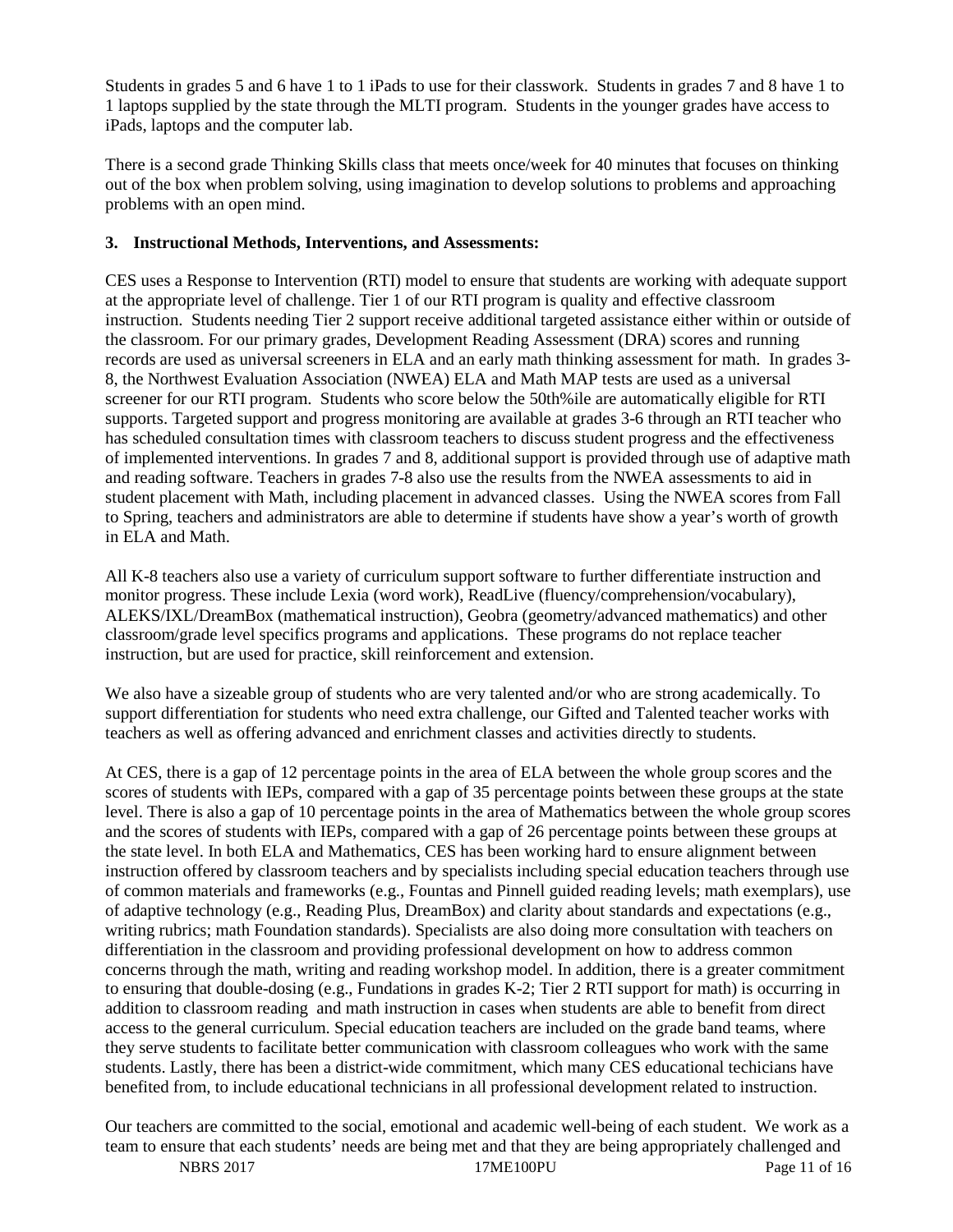supports are in place to foster success. Teachers work hard to design lessons, activities, units and assessments that are standards-based, collaborative in nature and engaging, incorporating a variety of learning styles and integrated higher order thinking skills. Teachers have opportunities to participate in professional development in all content areas/grade spans as well as meeting with peers during teacher professional days, PLC time and team meetings. Our district and teachers are focusing teacher improvement plans/recertification around Ten Elements of Effective Instruction and how, when woven into their craft, improve upon student achievement.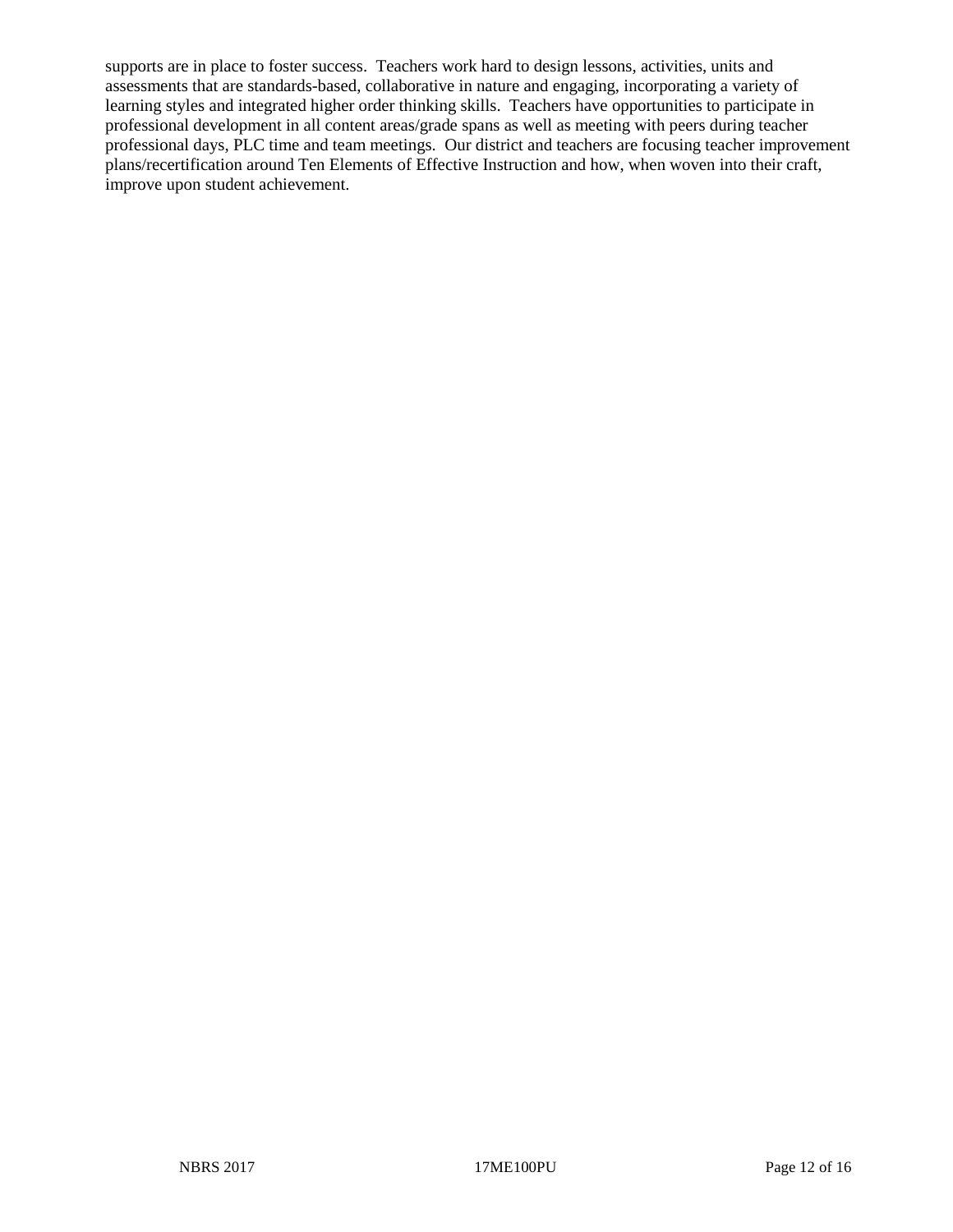## **1. School Climate/Culture:**

CES, though small, has a long standing tradition of connecting students to their passion and interests. The school offers myriad of opportunities for students to explore and experience a wide variety of academics, athletics and the performing arts. Last year, 98% of our grade 5-8 students were involved in outside cocurricular or extracurricular activities.

Each student is known by teachers, administrators, and staff. Students are acknowledged in the hallways, asked about their weekends, and encouraged throughout the day. CES students are engaged and have a voice. They routinely problem solve school issues, through the Civil Rights Group, Kids for Kindness, Student Council and the Young Humanitarian Society.

Teachers at all grade levels are encouraged to integrate choices, challenge and community building into teaching and learning across content areas. The school hosts many young, energetic student teachers and interns from College of the Atlantic who focus on making connections and who are greatly enjoyed by the students. The librarian works with many community partners to bring in authors and illustrators several times a year to meet with students and hosts a Business of Reading Day, when people throughout the community come to read a favorite story to students.

Students with disabilities are included in the life of the school and are well-accepted by their peers. The school holds an annual Special Needs Awareness Day that brings all students together to learn more about what their peers with disabilities face on a daily basis and to hear from an inspirational speaker who has overcome barriers to accomplish life goals.

Our academic co-curricular offerings currently include robotics, math team, solar cars, chess club and literary magazine. Students in the middle grades have elective afternoons when they can choose interesting activities such as 3-D printing, video editing, or learning an instrument. These afternoons are designed to build community and encourage teamwork.

Students are given multiple opportunities to connect with students of different ages. Reading buddies begin in kindergarten, and intermediate level classrooms partner with primary classrooms, for many activities throughout the year. Middle school students are encouraged to be Art and PE helpers, library aides, and mentors.

Teachers are also encouraged to explore their interests and passions, through the development of curriculum, and continued education through university classes, webinars, conferences and workshops. During the summer, teachers are able to write 'instructional grants' which allows a teacher to be paid to study or to work with colleagues to create new units of study. Teachers are encouraged and expected to observe in other classrooms, collaborate between grades/subject areas, and meet with grade span colleagues weekly, all of which help create a sense of community.

# **2. Engaging Families and Community:**

We have a strong commitment to engage with our school families and the community at large. We strive for clear and consistent communication with our families. The school uses traditional approaches such as: the weekly school newsletter, school/ classroom websites, as well as parent and student-led conferences. School Messenger is used for mass emails or robocalls to keep our parents informed in a timely manner. Our monthly school board meetings are held at the school, which allow easy access for parents, teachers, students and community members to attend and often present.

The long cherished traditional events, which bring out the entire community include our Halloween Parade, with students, teachers and parents dressing up, as we march through town behind the school band; the annual March on Mount Desert Street, a community progressive dinner hosted by the local non-profits,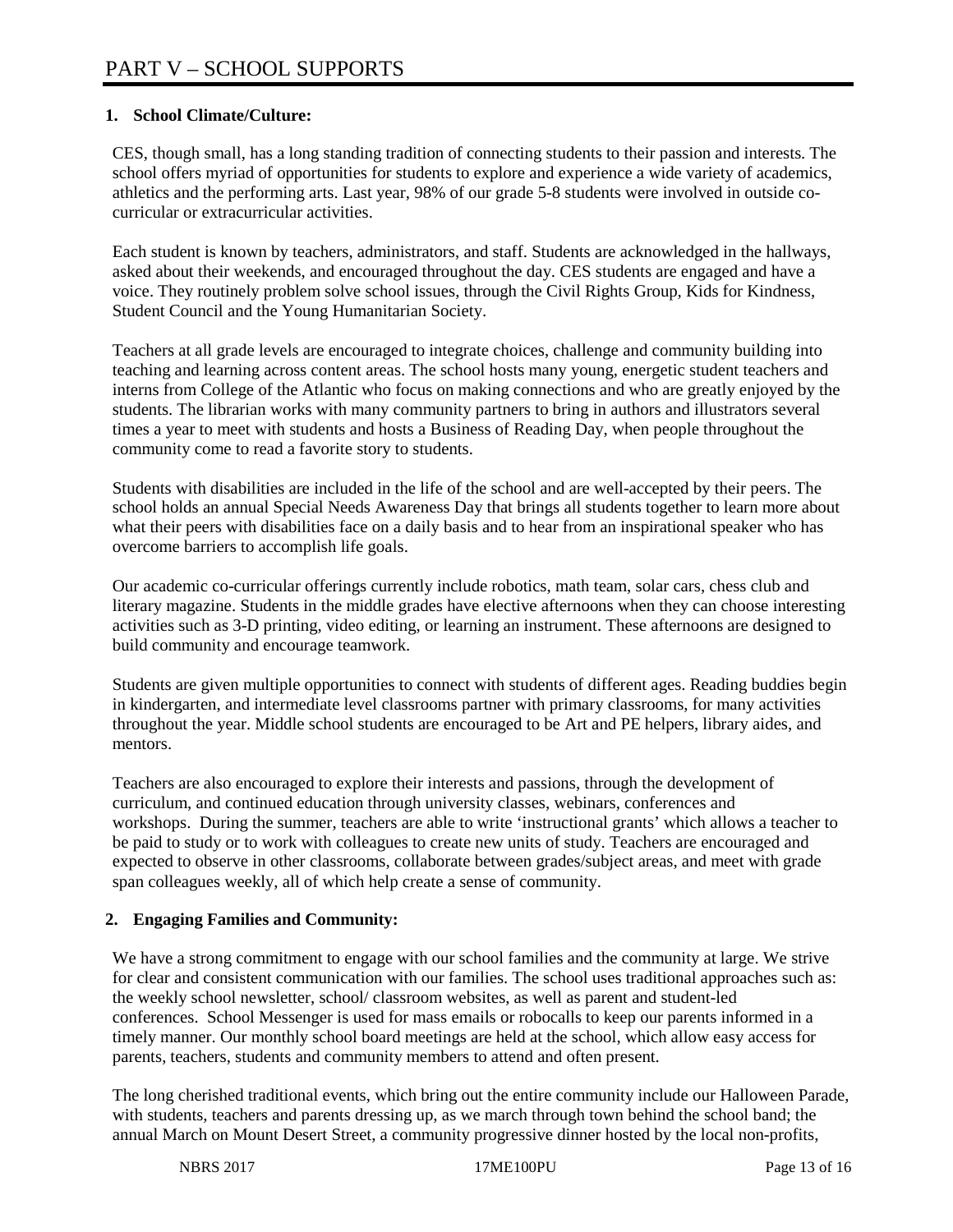after attending a student play presented at the Abbe Museum, and our music concerts which are held throughout the year and are televised on our local cable channel.

The Open House in the fall is well attended by both families and community members, giving everyone a peek into the great things happening within our school.The local newspaper, the MDI Islander, and the school have developed a positive relationship, inviting reporters to join us for all of our events both inside and outside the classroom. These events include activities such as Geography Bees, poetry celebrations, author visits, athletic events and highlighting the many accomplishments of our students.

Conners-Emerson's Parent Teacher Student Association (PTSA), sponsors arts night, elementary science fairs and pertinent parent talks. The PTSA also links the school with area businesses and non-profits. During each season, the school's PTSA offers activities which celebrate the season, such as holiday arts and crafts.

Our students and staff are well immersed in our local community. Over the years we have pioneered and partnered programs with the Abbe Museum, a local Native American museum, Acadia National Park, the Appalachian Mountain Club, the College of the Atlantic, the Criterion Theater, the Jackson Laboratory, the Mount Desert Island Bio Lab, Mount Desert Hospital, the University of Maine, the YMCA and YWCA, as well as many small businesses in our community.

We strive to give our students the experience of giving back to the community through many annual activities such as: the Business of Reading, a weeklong event that brings community members into each of the classrooms, sharing the importance of reading and books in their work. During November, students of mixed age groups work together decorating and filling boxes of food, which help to support families in need and the local food bank. In December our school joins the Seacoast Mission gathering toys and clothing. The older students help by loading a truck with gifts and essentials for communities along the Downeast Coast. In addition, we have recently built a school greenhouse, which will become an integral part of our students' education. They will learn how to grow and harvest produce, but also the importance of giving back as we intend to share our summer crop while partnering with the local food bank.

#### **3. Professional Development:**

All Conners-Emerson teachers, specialists, administrators and educational technicians actively engage in ongoing professional development at the individual, school and district level to continuously improve teaching and learning in alignment with district and school priorities and to address the needs of students. All Conners-Emerson classroom teachers, specialists and educational technicians participate regularly in multiple professional development opportunities: required common study release days with role-alike peers across district schools; on and off-site workshops; math, writing and reading labsites, district-wide professional development days; online or in-person coursework; district-wide collaboratories; technology and program implementation training. During the 2016-2017 school year thus far (typical of the past three years) Conners-Emerson staff have participated in opportunities related to improving content knowledge (small group reading instruction; science instruction, Foreign Language, Physical Education, literacy through attendance at national and regional conferences), implementing standards-based education (offered by the district), curriculum and instruction (workshops on effective instructional strategies, designing place-based learning, small group reading instruction, use of 3D printing), onsite math labsites and coaching with John Tapper (author of Solving for Why), peer-led math differentiation workshops at district professional development days, training to implement the Fundations program and an onsite American Sign Language course being taken voluntarily by some to prepare for a deaf student who began attending the school this year. The expectation is that teachers and specialists, based on data (assessment results, student growth, student surveys and classroom observation feedback) will reflect on strengths and areas of challenge and, in consultation with their supervisor, will choose options that address specific concerns; meet new expectations for curriculum, instruction and assessment; and deepen or expand current knowledge and skill.

NBRS 2017 17ME100PU Page 14 of 16 Conners-Emerson teachers also have the opportunity every Monday after school to participate in a one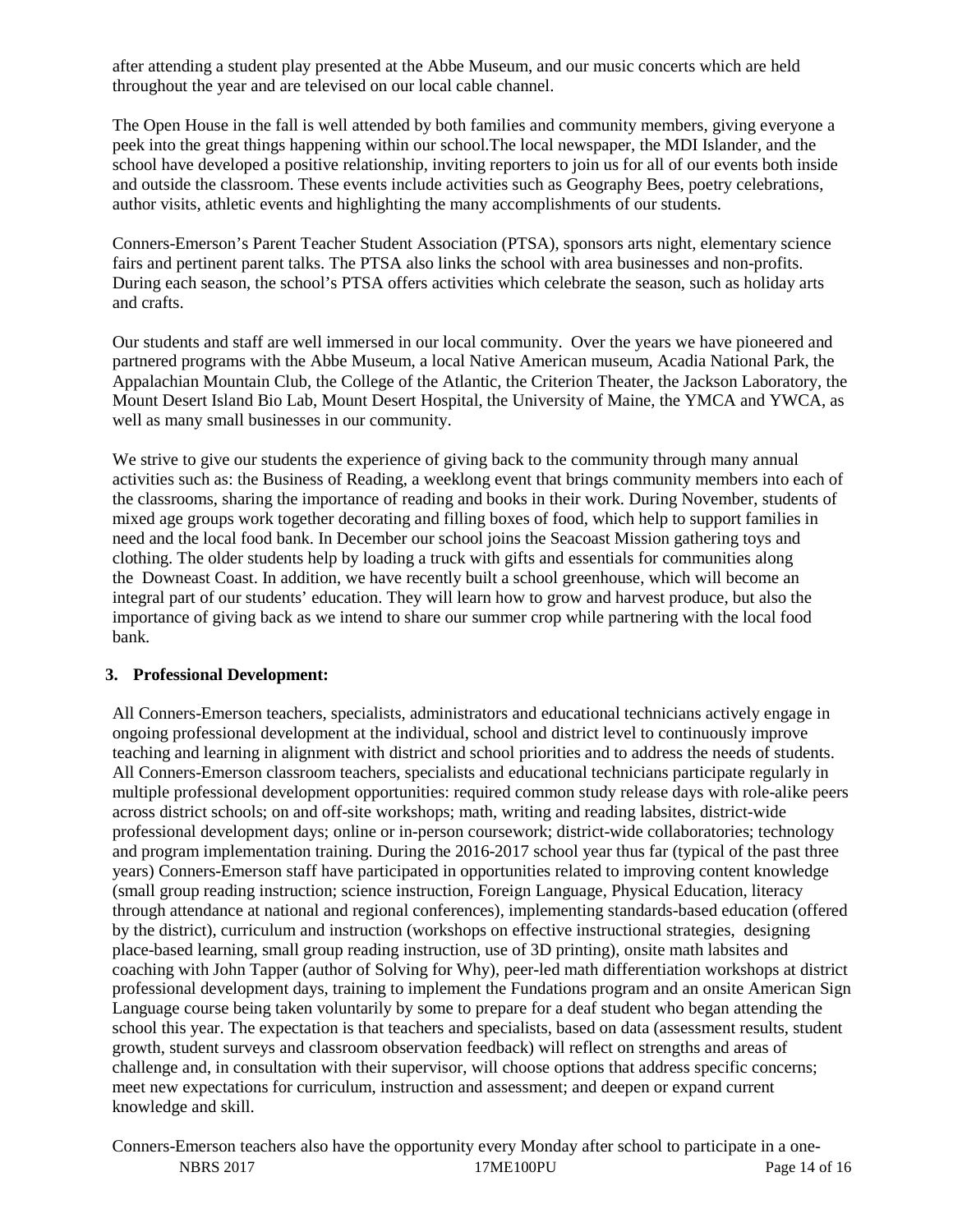hour PLC time with agendas designed by teachers. Additionally, Conners-Emerson teachers are supported to observe role-alike colleagues both at the school and in other schools across the district. There is a lot of professional trust placed in the staff and the level of engagement in offerings suggests that this is well placed. Twenty Conners-Emerson teachers are currently trained as mentors, eight of whom are currently mentoring new teachers. There is the high representation of Conners-Emerson teachers on voluntary district curriculum-related committees, and more than a dozen CES teachers in the past three years have hosted labsites and/or led peer-to-peer professional development on district workshop days.

#### **4. School Leadership:**

The Conners-Emerson principal and assistant principal work hard to collaboratively lead the school. The principal and assistant principal are both visible throughout the two buildings and are confident in their roles as instructional leaders. Both often attend professional development with their teachers. Their roles are deliberately overlapping so that both are aware of programming, understand student and family needs, and have relationships with all staff K-8 (as opposed to dividing the school by K-4 and 5-8). This allows them to have maximum flexibility and ensures that one of them is able to attend weekly team meetings with every group of teachers. Teachers are empowered to give feedback and to engage in collaborative problemsolving. The result is a distributed leadership model that ensures that decision making is made closest to the issue at hand. For example, teacher teams have worked closely with the principal and assistant principal to develop solutions for differentiation, connecting older and younger students, creating more common planning time, and completing the greenhouse project. Each year the school selects a school goal, an area where everyone will work to improve teaching and learning, along with what success would look like. Progress is revisited throughout the year.

At one time Conners-Emerson tried a more formal leadership team structure but this resulted in some feeling less empowered and did not result in widespread buy-in to decisions. The current distributed leadership model has proven much more powerful, allowing for weekly opportunities for teacher teams to raise issues, define challenges and brainstorm solutions. The principal worked hard to create a schedule to make this time available.

The staff at Conners Emerson is deeply concerned about the well-being of the students they serve. To that end, leadership structures focus on addressing specific needs as well as continuous improvement. There is a crisis team that meets weekly to discuss how the school will support students and families going through hard times. The team includes the guidance counselor, the nurse, school social worker, school resource officer, assistant principal and the principal and others who might be involved with providing support.

The principal ensures that budgets reflect instructional priorities and focused attention on teaching and learning and uses federal grant monies to provide personnel, enrichment, technology and/or teacher professional development. In addition, the principal and assistant principal work hard to build relationships with families, community service providers, and community organizations.